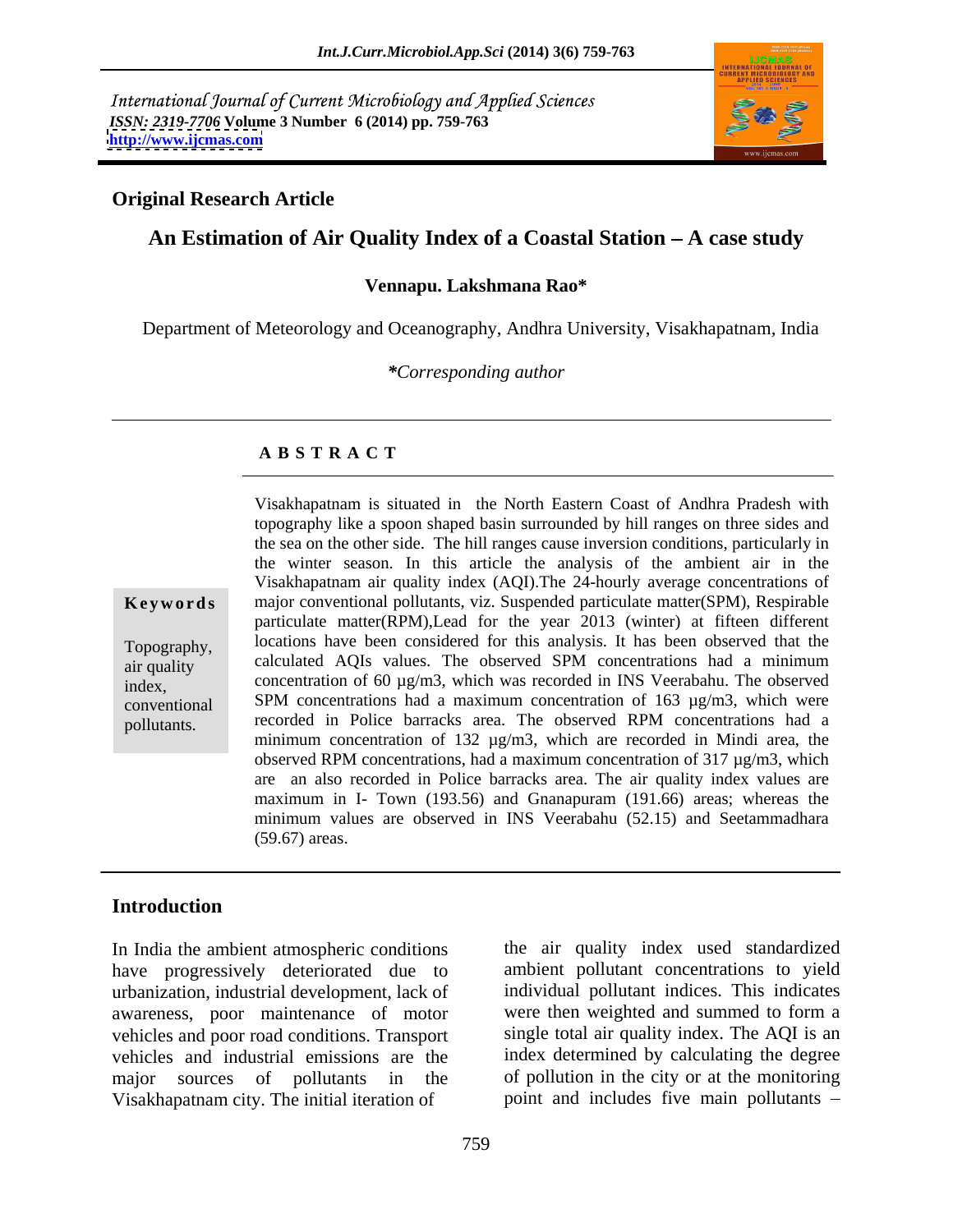particulate matter ground- level Ozone,

Rapid industrialization followed by here that all the parameters have the equal consequential population and economic importance and so only the unweighted air growth surrounding industrial nuclei have quality indices are calculated. The geometric often a serious concern for the unweighted AQI may be calculated from the environmental deterioration of surrounding quality ratings Qi by taking their geometric areas. Industrial development in Visakhapatnam  $(17^{\circ}42^{\prime}N; 82^{\circ}18^{\prime}E)$  is N conspicuous to urban agglomeration and the whole city is within a distance of 10 km from the shore of the Bay of Bengal. It is located in a topographic bowl formed by two hill ranges with peak heights ranging from 1170 to 1603 ft and the area covered is approximately 50 km2. An air quality index (AQI) may be defined as a numerical rating The ambient AQI can be calculated using that reflects the composite influences on equations 1 and 3 (Tiwari and Manzoor Ali, overall quality of a number of air quality 1987). parameters, when will be helpful not only for advising the public, but also for urban National ambient air quality standards planning (Srivastava et al., 1975; prescribed by CPCB, which are the Kassomenos et al., 1999).T.N. Tiwari and concentration levels of air quality necessary Manzoor Ali have suggested a method for with an adequate margin of safety, to protect calculating the AQI from the data on various the public health, vegetation and property, air quality parameters, which is useful to are presented in Table 1. The estimated implement the air quality improvement concentrations of the pollutants and the air

Let there be n air quality parameters  $Pi$  (i= 1, 2, 3... n), which are to be taken into account for calculating the AQI. Let Vi be the observed value of the ith parameter Pi in the ambient air and let Vsi be the standard value recommended for this parameter. Then the quality rating Qi for this parameter is

$$
Qi = 100 (Vi/Vsi)
$$
............ (1)

Sulfur dioxide, Carbon monoxide and parameter is within the prescribed limit. On nitrogen dioxide. Each of these pollutants the other hand, if Qi > 100, it implies that has an air quality standard, which is used to the ith parameter exceeds the prescribed calculate the overall AQI for the city. standard and the ambient air is harmful for If  $Qi < 100$ , it is to be noted that the given breathing by human beings. It is assumed mean.

N

AQI= ( Qi) 1/n .(2) i= 1

This relation is simplified and hence

$$
AQI = Antilog\ (\sum log\ Qi)/n \ \ldots \ldots \ldots \ldots \ldots (3)
$$
  
i=1

1987).

programs effectively. quality standards are used in the present **Materials and Methods** calculated. In this article the analysis of the **Calculation of AQI** and the season have been window of the season have been visitating the season have been visitating the season of the season of the season have been visitating the season of the season of the season of calculation and the air quality indices are air quality index of Visakhapatnam for the considered for this analysis. Here we consider major conventional pollutants like SPM, RPM and Pb.

## **Categorization of AQI**

given by the critical based on the values of air quality Qi = 100 (Vi/Vsi) . (1) air quality in the area of interest can beThe ambient air quality can be categories like good, moderate, poor, very poor and index (Avinash Kumar, 2005).The status of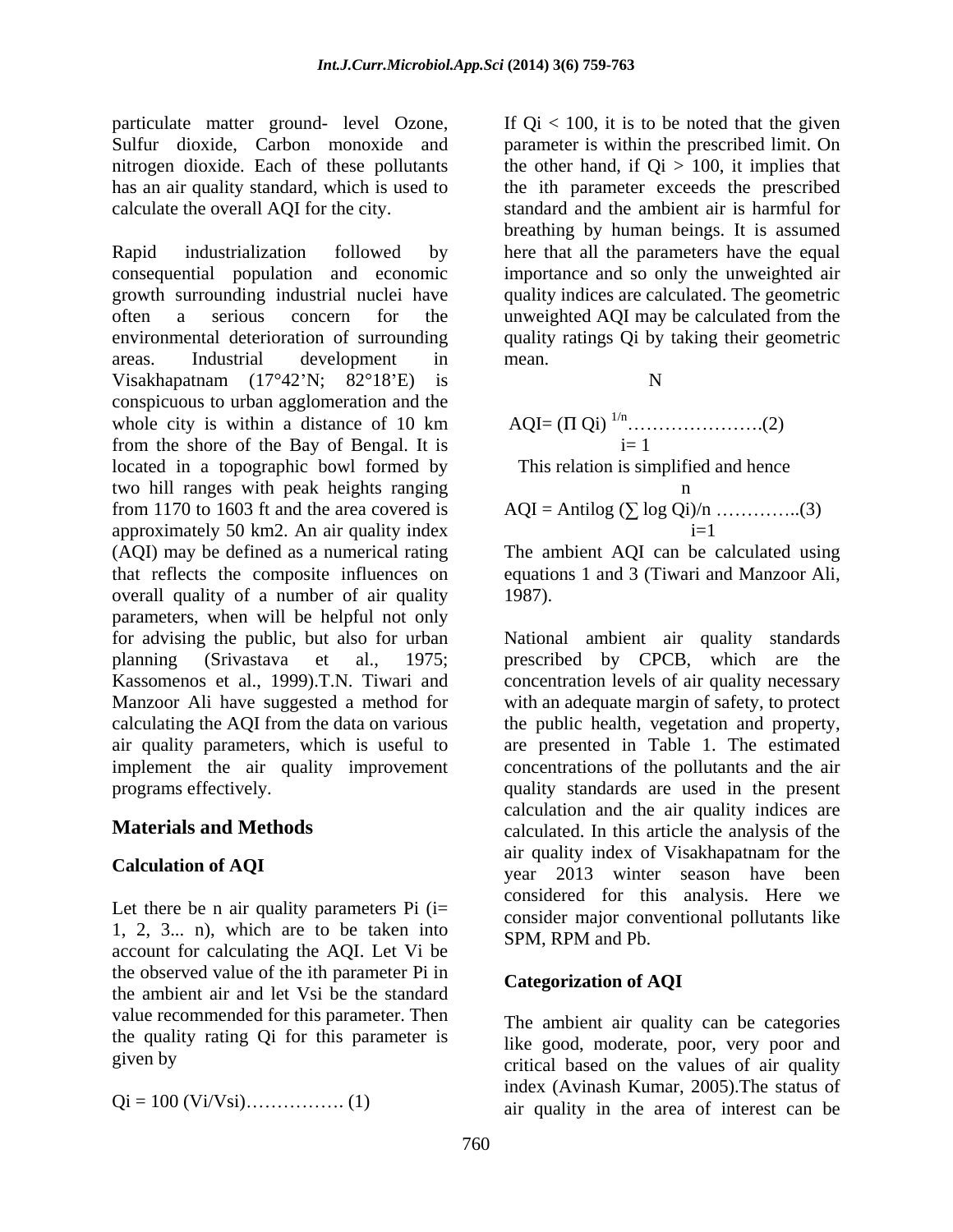categorization on the basis of rating scale

In this article the SPM, RPM and Pb wheelers also might have caused these concentrations were measured at fifteen sampling stations within the urban limit of the city Visakhapatnam. The sampling was carried out during the winter period of the year 2013. The observed SPM concentrations had a minimum city was compared with the noted concentration of 60 µg/m3, which was recorded in INS Veerabahu. The observed SPM concentrations had a maximum relatively lower and the relative humidity is concentration of 163 µg/m3, which were recorded in Police barracks area. The observed RPM concentrations had a cover. The wind speeds were also relatively minimum concentration of 132  $\mu$ g/m3, which are recorded in Mindi area, the observed RPM concentrations, had a maximum concentration of 317  $\mu$ g/m3, which are also recorded in Police barracks area. The sources of these pollutants might be transportation, small scale industries, and the maximum raintall. So, the influence of higher rate of combustion of fuels for and in washing down the SPM and RPM higher rate of combustion of fuels for domestic/ commercial purposes in the city. The sand, along the sides of the roads, which was dusty in nature, was not removed periodically. This also might have elevated the SPM and RPM concentration due to the resemblance to nature of canyon by having existing favorable meteorological narrow streets in between elevated

between 0.40 and 1.52 µg/m3. The highest concentration was recorded in Police  $\frac{1}{2}$  barracks areas; whereas the minimum  $\frac{1}{2}$  the nature of activities in many parts of the concentration was recorded in INS city is heterogeneous and mixed. So, for the Veerabahu. The ambient Pb concentrations were about to exceed the permissible limits

found with the help of this rating scale, in some of the sampling sites. The major which are listed in table 2. urban source of Pb pollution might be The calculated air quality indices and the powered vehicles emit lead particles of 0.2 are presented for the sampling sites of the tonnage vehicles, which are mostly gasoline present study in Table 3. powered, have lion share in the total number **Results and Discussion** Visakhapatnam city. In addition to the gasoline-powered vehicles. This gasoline microns to 2 microns. In fact, the light of vehicles plying on the road in medium tonnage vehicles, these two wheelers also might have caused these increased levels.

> This preliminary investigation was executed in winter season. The meteorological information of all seasons of Visakhapatnam city was compared with the noted meteorological conditions during sampling. It was studied that the air temperature was relatively lower and the relative humidity is relatively higher than all the other seasons due to low daytime solar insulation and cold cover. The wind speeds were also relatively lower than some other seasons. These all form the st ability conditions that were favorable to the accumulation of particulate pollutants and hence elevated concentrations were recorded during the study period. The period of study was the season, which had the maximum rainfall. So, the influence of rain in washing down the SPM and RPM from the ambient air might also be the cause for the present estimated concentrations.

conditions, besides the mentioned sources.<br>buildings, which lined up continue along<br>both sides. So, this might lead to The estimated Pb concentration ranged in accumulation of all these particulate Some of the sampling sites partially had the resemblance to nature of canyon by having narrow streets in between elevated buildings, which lined up continue along both sides. So, this might lead to accumulation of all these particulate pollutants.

> As Visakhapatnam city is a developing city, the nature of activities in many parts of the preliminary investigation, three sensitive sites, two residential sites, three industrial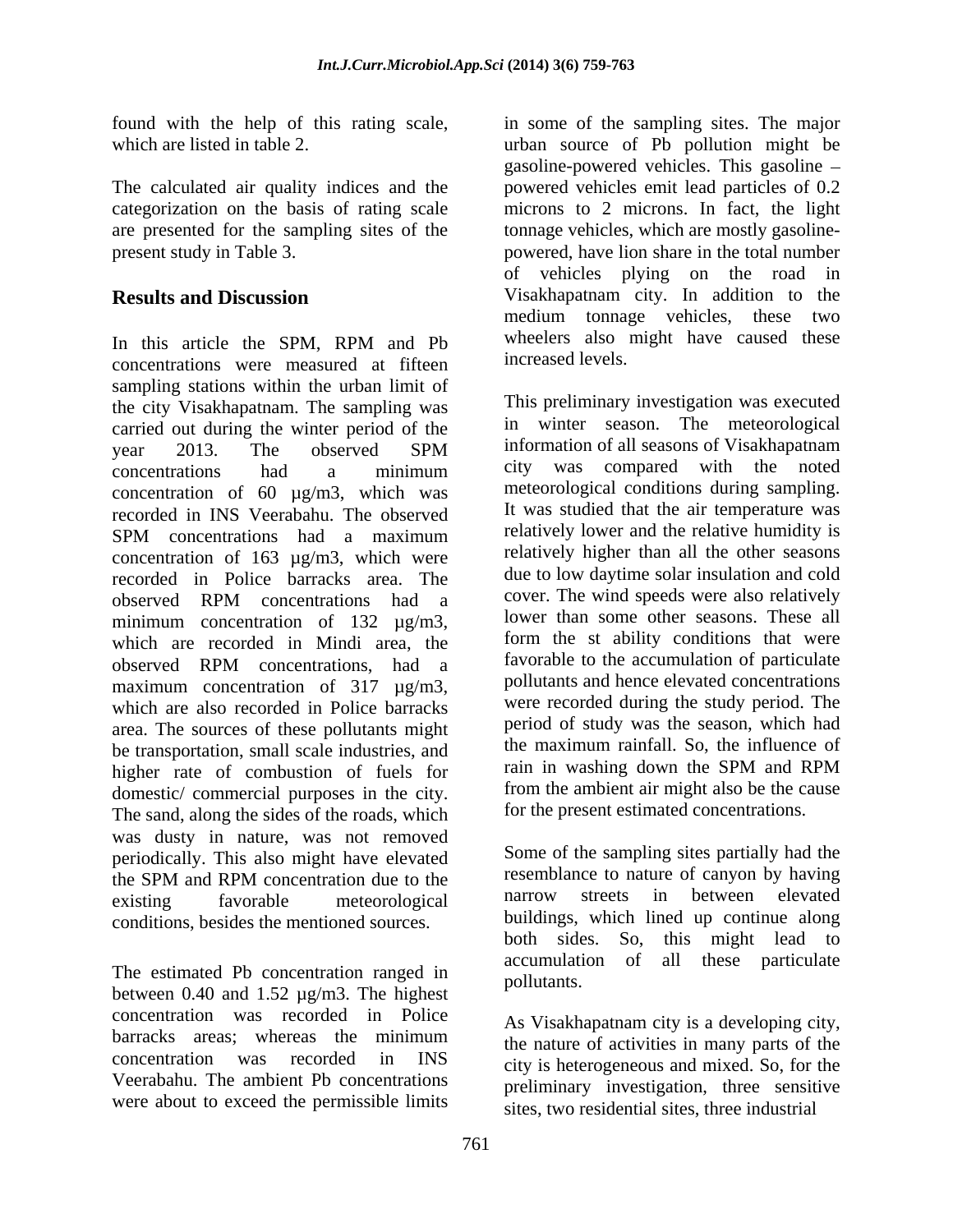### *Int.J.Curr.Microbiol.App.Sci* **(2014) 3(6) 759-763**

|        |                                 | $\frac{\text{Concentrations (µg/m3)}}{\text{RPM}}$ LEAD |                                            |                                                     |
|--------|---------------------------------|---------------------------------------------------------|--------------------------------------------|-----------------------------------------------------|
| Area   | <b>Category</b>                 | SPM                                                     |                                            |                                                     |
|        | Industrial and  <br>Mixed Usage | 500                                                     | 150                                        | 1.5                                                 |
|        | Residential and                 | 200                                                     | 100                                        | 1.0                                                 |
| $\sim$ | Sensitive                       | 100                                                     | $\overline{z}$<br>$\overline{\phantom{a}}$ | $\sim$ $\sim$ $\sim$<br>$\mathbf{U}$ . $\mathbf{U}$ |

### **Table.1** National Ambient Air Quality Standards

**Table.2** A Q Categories Based on Air quality index

| <b>Category</b>    | <b>AQI</b> | Descriptions of ambient air quality |
|--------------------|------------|-------------------------------------|
|                    | $0 - 50$   | $\bigcup$ OOC                       |
| $\mathbf{L}$       | 51-100     | <b>Marginally Polluted</b>          |
| $\mathop{\rm III}$ | 101-200    | T<br>Unhealthy                      |
| <b>TV</b>          | 201-300    | Very Unhealthy                      |
|                    | >300       | Critical                            |

**Table.3** Air Quality indices and categories in Visakhapatnam city

|     | Site No   Date of Samples | <b>Sampling Stations</b> | AQI    | Air<br><b>Category</b>     | Quality |
|-----|---------------------------|--------------------------|--------|----------------------------|---------|
| 01  | 09.10.2013                | <b>Police Barracks</b>   | 163.67 | Unhealthy                  |         |
| 02  | 14.102013                 | Gnanapuram               | 191.66 | Unhealthy                  |         |
| 03  | 19.10.2013                | Seethammadhara           | 59.67  | <b>Marginally Polluted</b> |         |
| 04  | 24.10.2013                | Gajuwaka                 | 152.27 | Unhealthy                  |         |
| 05  | 29.10.2013                | <b>ESI</b> Hospital      | 149.88 | Unhealthy                  |         |
| 06  | 04.11.2013                | Agannampudi              | 67.12  | <b>Marginally Polluted</b> |         |
| 07  | 09.11.2013                | I E Marripalem           | 134.25 | Unhealthy                  |         |
| 08  | 14.11.2013                | Arilova                  | 72.15  | <b>Marginally Polluted</b> |         |
| 09  | 19.11.2013                | Allipuram                | 149.88 | Unhealthy                  |         |
| 10  | 24.11.2013                | K G H                    | 129.62 | Unhealthy                  |         |
| 11  | 29.11.2013                | Mindi                    | 111.21 | Unhealthy                  |         |
| 12  | 04.12.2013                | I Town                   | 193.66 | Unhealthy                  |         |
| 13  | 09.12.2013                | Gopalapatnam             | 122.92 | Unhealthy                  |         |
| -14 | 14.12.2013                | Simhachalam              | 87.81  | <b>Marginally Polluted</b> |         |
| 15  | 19.12.2013                | <b>INS</b> Veerabahu     | 52.15  | <b>Marginally Polluted</b> |         |

sites, one traffic, eight commercial cum permissible limits at many sampling sites traffic sites, three traffic cum sensitive and some exceeded the sixteen sites were sites were chosen before having an in- unhealthy condition that meant that the air depth study in the city. The result of the quality concentrations were higher. It is preliminary investigation showed that important to note that the highest values of some air pollutants were within the AQI were calculated in sensitive areas,